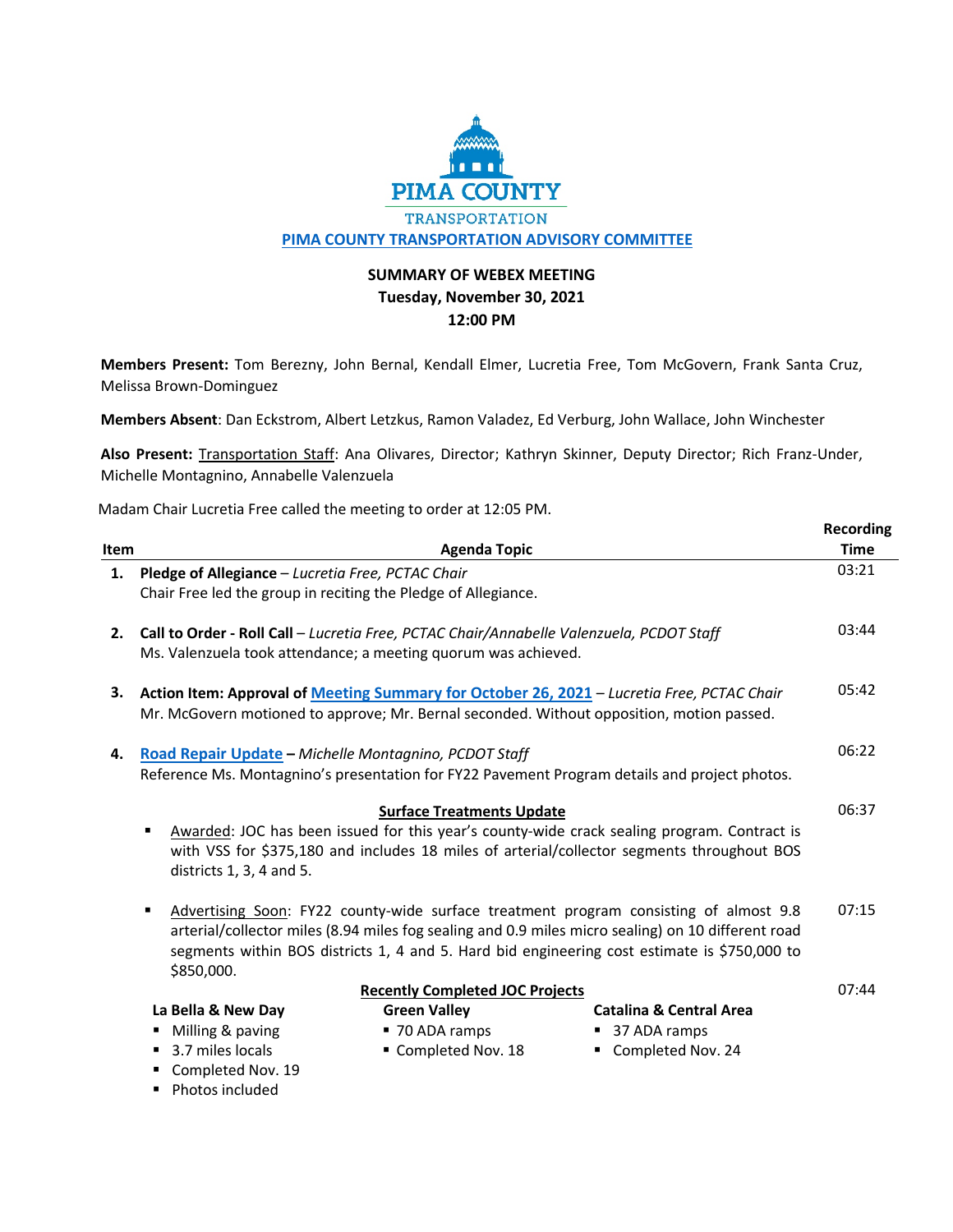| Item |                                                                                                                                                                                                                                         |                                                                                          | <b>Agenda Topic</b>                                                                                                                                                                                                                      |                                                                                                                                                                                                                                                      | <b>Recording</b><br><b>Time</b> |
|------|-----------------------------------------------------------------------------------------------------------------------------------------------------------------------------------------------------------------------------------------|------------------------------------------------------------------------------------------|------------------------------------------------------------------------------------------------------------------------------------------------------------------------------------------------------------------------------------------|------------------------------------------------------------------------------------------------------------------------------------------------------------------------------------------------------------------------------------------------------|---------------------------------|
| 4.   | <b>In Construction</b>                                                                                                                                                                                                                  |                                                                                          |                                                                                                                                                                                                                                          |                                                                                                                                                                                                                                                      |                                 |
|      | <b>Southeast</b><br>Arivaca<br>■ Mill & pave<br>■ 25.6 mi. arterial;<br>13.3 mi. locals<br>■ Started 09/13<br>■ Continuing                                                                                                              | • Mill & pave<br>■ 41 mi. arterial;<br>2.5 mi. locals<br>■ Started 09/27<br>■ Continuing | <b>South Area ADA</b><br>■ 178 curb ramps<br><b>BOS District 5</b><br>UC award: Tucson<br>Asphalt<br>■ Started $11/01$<br>Continuing                                                                                                     | <b>Coming Soon</b><br>South of CDO<br>■ 158 ADA curb ramps<br><b>BOS District 1</b><br>UC award: Sunland<br>Asphalt<br>NTP requested: 12/06<br><b>BOS 1 &amp; 4</b>                                                                                  | 09:00                           |
|      |                                                                                                                                                                                                                                         |                                                                                          |                                                                                                                                                                                                                                          | ■ Hard bid<br>NTP requested: 12/13                                                                                                                                                                                                                   |                                 |
|      | <b>Recently Awarded</b>                                                                                                                                                                                                                 |                                                                                          |                                                                                                                                                                                                                                          |                                                                                                                                                                                                                                                      |                                 |
|      | <b>BOS District 1-South of CDO</b><br>■ 158 ADA curb ramps in 5<br>subdivisions south of CDO<br>UC awarded: Sunland Asphalt<br>■ NTP 12/2021                                                                                            | <b>Hills Estates</b><br>Asphalt                                                          | <b>BOS District 1 North of DO</b><br>■ 140 ADA curb ramps in 6<br>subdivisions north of CDO:<br>Casa del Oeste, Heritage<br>Hills, Thornydale Terrace /<br>Metropolitan Estates /<br>Metropolitan No. 1 & Sunny<br>■ JOC awarded: Tucson | <b>BOS District 1 Countryside</b><br>■ 196 Curb ramps in 4<br>subdivisions in Countryside<br>area: Countryside Vista,<br>Countryside, North Pointe<br>Ridge & Saguaro Vista<br>UC awarded: Granite                                                   | 09:34                           |
|      | <b>BOS District 1 Area A</b><br>■ 2" mill & pave in northeast<br>intersection of River Road &<br>E. River Road<br>Hard bid awarded: KE &G<br>■ 7.5 mi arterial/collector<br>23.9 mi locals                                              | BOS District 1 & 3<br>mi locals                                                          | ■ 2" mill & pave in area west<br>of south of west Ina Road &<br>west of north. Oracle Road.<br>Hard bid awarded: Granite<br>■ 3.8 mi arterial/collector 24.2                                                                             | <b>BOS District 1 Area B</b><br>■ 2" mill & pave in area north<br>of west Ina Road & between<br>I-10 & N. Oracle Road<br>Hard bid awarded: Sunland<br>Asphalt<br>■ 5.9 mi arterial/collector<br>13.9 mi locals                                       | 10:06                           |
|      | <b>Avra Valley &amp; Catalina</b><br>2" mill & pave in BOS<br>Districts 1 & 3 from west<br><b>Avra Valley Road north and</b><br>west of Coronado National<br><b>Forest</b><br>Hard bid awarded: Granite<br>■ 16.8 mi arterial/collector | Construction                                                                             | <b>Tucson Estates Area</b><br>2" mill & pave in Camino<br>Verde Estates & Tierra<br>Bonita II & III subdivisions<br>and Tucson Estates and Old<br>Ajo Hwy in BOS District 3<br>UC awarded: Granite                                       | <b>Central Area Low Volume</b><br><b>Butterfield Business Center</b><br>and Ray subdivision limits<br>UC awarded: Tucson Asphalt<br>■ 0.4 mi arterial/collector 2.6<br>mi locals;<br><b>Central Area High Volume</b><br>■ Segments of south Wilmot & | 10:43<br>11:34                  |
|      | 8.2 mi locals                                                                                                                                                                                                                           | 1.5 mi locals                                                                            | ■ 3.4 mi. arterial/collector                                                                                                                                                                                                             | south Kolb Road<br>Awarded: Granite<br>Construction<br>■ 1.57 mi arterial/collector                                                                                                                                                                  |                                 |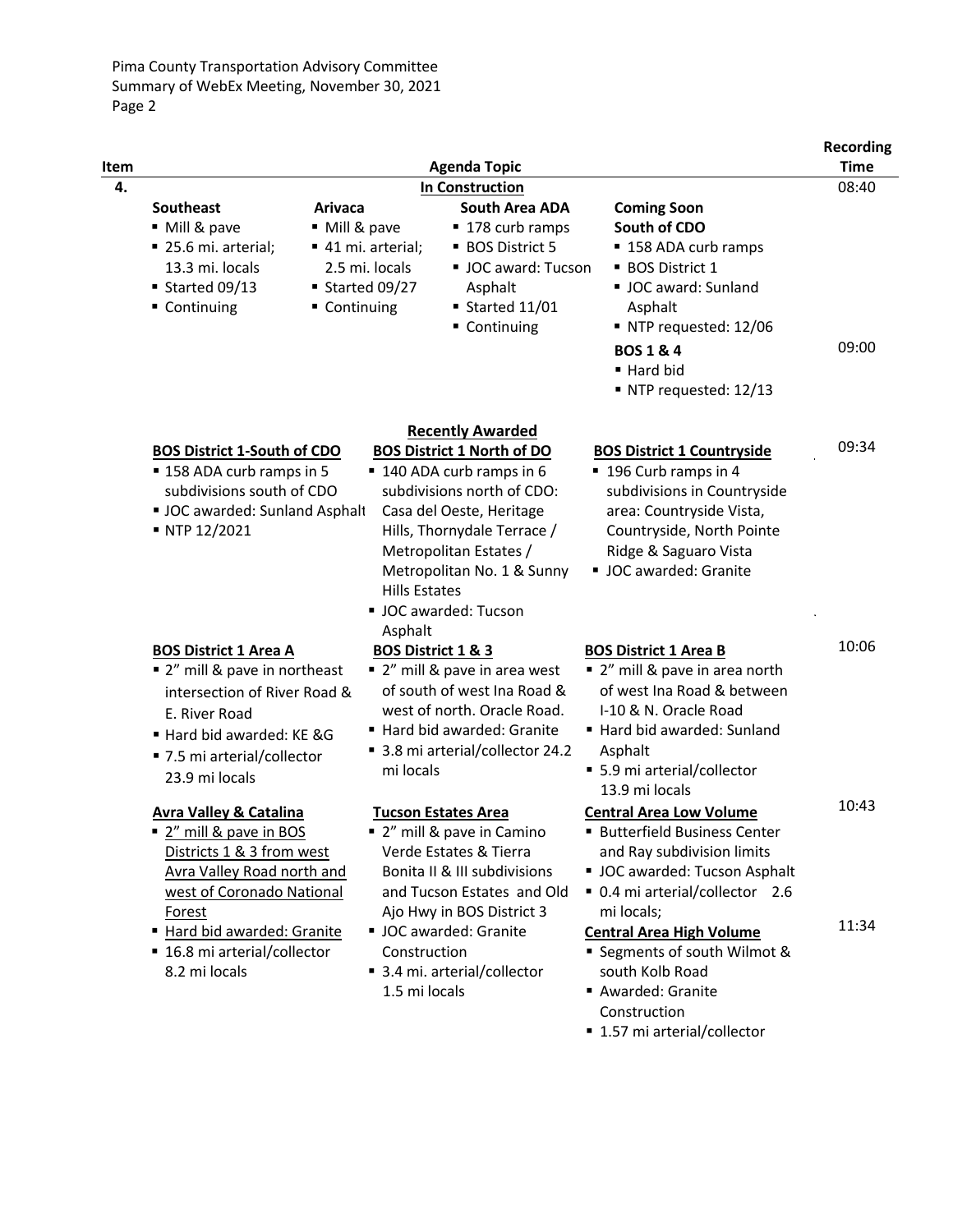Pima County Transportation Advisory Committee Summary of WebEx Meeting, November 30, 2021 Page 3

|             |                                |                             |                                       | <b>Recording</b> |
|-------------|--------------------------------|-----------------------------|---------------------------------------|------------------|
| <b>Item</b> |                                | <b>Agenda Topic</b>         |                                       | Time             |
| 4.          |                                | <b>Advertised</b>           |                                       |                  |
|             | <b>Green Valley</b>            | <b>BOS District 5</b>       | <b>Manzanita Terrace I &amp; II</b>   | 11:50            |
|             | ■ Milling & paving             | ■ Milling & paving          | ■ Milling & paving                    |                  |
|             | Green Valley Community,        | ■ South of west Ajo Way and | ■ Within BOS District 5               |                  |
|             | north by west Helmet Peak /    | west of south Mission Rd in | $\blacksquare$ 3.8 mi local roads     |                  |
|             | east Sahuarita Rd and south    | <b>BOS District 5</b>       | Award: TBD; bid closes 12/09          |                  |
|             | by Elephant Head Rd on         | ■ 9 mi Local roads; 3.4 mi  | <b>Cardinal Estates &amp; Mission</b> | 13:02            |
|             | either side of I-19 in BOS     | arterial/collector          | <b>Ridge</b>                          |                  |
|             | Districts 3 & 4                | Award: TBD; bid closes      | ■ Milling & paving                    |                  |
|             | $\blacksquare$ 15.5 mi local   | 12/07                       | ■ Within Cardinal Estates &           |                  |
|             | ■ 14.9 mi. arterial/collectors |                             | Mission Ridge, BOS District 5         |                  |
|             | Award: TBD, bid closes         |                             | $\blacksquare$ 4 mi locals            |                  |
|             | 12/02                          |                             | Award: TBD; bid closes 12/10          |                  |
|             |                                |                             |                                       |                  |

Mr. McGovern asked if colors represented project phases. Ms. Montagnino replied that it was a way to differentiate between projects. Google Map areas were provided to contractors annotating where pavement replacement estimates were drawn from. 13:13

| Also advertised - two subdivisions included in south of CDO Curb ramp project:<br>14:05                                                                                                                            |                                                                                                     |       |
|--------------------------------------------------------------------------------------------------------------------------------------------------------------------------------------------------------------------|-----------------------------------------------------------------------------------------------------|-------|
| <b>Casas Adobe Wildwood</b>                                                                                                                                                                                        | <b>North Point Village, Raintree &amp; North Point Terrace</b>                                      |       |
| • Milling & paving                                                                                                                                                                                                 | Milling & paving                                                                                    |       |
| • Within BOS District 1                                                                                                                                                                                            | Within BOS District 1<br>$\bullet$                                                                  |       |
| • Award: TBD; bid closes 12/15                                                                                                                                                                                     | • Award: TBD; bid closes 12/16                                                                      |       |
| $\bullet$ 4.4 mi. locals                                                                                                                                                                                           | 3.5 mi. local roads<br>$\bullet$                                                                    |       |
|                                                                                                                                                                                                                    | <b>Program Status by the Numbers</b>                                                                |       |
| 14:54<br>ADA projects all have been advertised; 14% completed; 23% in construction; & remaining 63% are                                                                                                            |                                                                                                     |       |
| waiting to be started.<br>Arterial/Collector miles: 13% advertising; 30% awarded but not started; 48% in construction; 5%                                                                                          |                                                                                                     |       |
| complete;                                                                                                                                                                                                          |                                                                                                     |       |
| Local roads miles: 40.1 mi advertised (23%); 59% awarded but not started; 10% in construction; 4%                                                                                                                  |                                                                                                     |       |
| complete;                                                                                                                                                                                                          |                                                                                                     |       |
| Surface Treatments: 35% advertised; 65% awarded but not started                                                                                                                                                    |                                                                                                     | 15:50 |
|                                                                                                                                                                                                                    | Majority of projects have been awarded; \$19.6M in construction; \$3.8M complete; \$16.9M currently | 15:57 |
|                                                                                                                                                                                                                    | advertising. Nothing remains in package prep. This represents \$85M of this year's package.         |       |
| 16:25<br>Chair Free asked if staff was receiving questions about common sense approach staff was taking to<br>ensure that roads within a neighborhood, to the extent that it is possible, be included in packages. |                                                                                                     |       |
| in one subdivision will be addressed when roadwork in adjacent area is performed.                                                                                                                                  | Ms. Montagnino replied that it is a position that can be explained with remaining portion of a road |       |

Mr. Berezny received an inquiry from an Arivaca resident working with Arizona Tourism Alliance in Green Valley. Concern was over roadwork Arivaca Rd to I-19 being incomplete with no work done in two weeks. Ms. Montagnino replied that contractor had another project to work on and would return to complete the county work after their scheduling conflict cleared up. 17:20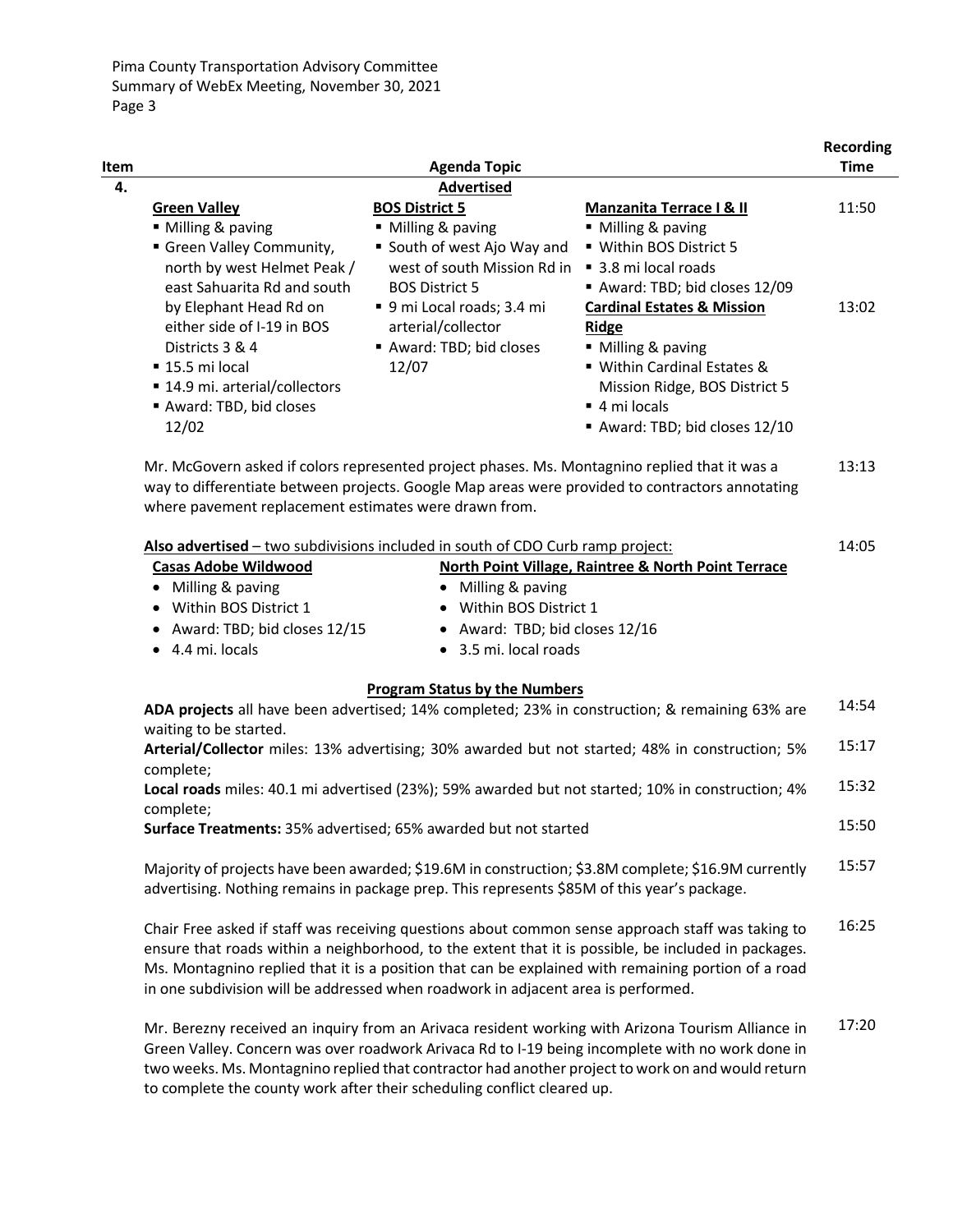|      |                                                                                                                                                                                                                                                                                                                                                                                                                                                                                                                                                                                                                                                                                                                                                                                                                                                                                                                                        | <b>Recording</b> |
|------|----------------------------------------------------------------------------------------------------------------------------------------------------------------------------------------------------------------------------------------------------------------------------------------------------------------------------------------------------------------------------------------------------------------------------------------------------------------------------------------------------------------------------------------------------------------------------------------------------------------------------------------------------------------------------------------------------------------------------------------------------------------------------------------------------------------------------------------------------------------------------------------------------------------------------------------|------------------|
| Item | <b>Agenda Topic</b>                                                                                                                                                                                                                                                                                                                                                                                                                                                                                                                                                                                                                                                                                                                                                                                                                                                                                                                    | <b>Time</b>      |
| 5.   | RTANext Update - Kathryn Skinner, PCDOT Deputy Director / Tom McGovern, PCTAC Member                                                                                                                                                                                                                                                                                                                                                                                                                                                                                                                                                                                                                                                                                                                                                                                                                                                   | 18:37            |
|      | Ms. Skinner took a moment to compliment and congratulate DOT, Procurement, Consultants and<br>Contractors team that worked to complete the FY21 roadwork package presented by Ms.<br>Montagnino. It is an unprecedented amount of work to get out in such short amount of time.                                                                                                                                                                                                                                                                                                                                                                                                                                                                                                                                                                                                                                                        | 19:04            |
|      | Ms. Skinner summarized RTANext activities:<br>" Oct. 5, City of Tucson Mayor & Council recommended moving forward with a list of projects.<br>Oct. 29, RTA Board developed criteria for filling 13 slots for CAC membership. It includes<br>consideration for demographic information, economic representation, diversity of thought and<br>geographic representation. RTA Board provided a guideline of what geographic representation<br>means. To determine number of members for each jurisdiction is dependent on number of<br>applicants. The breakout on membership has 19 members recommended from City of Tucson, 7<br>from unincorporated Pima County, 2 from Marana, 2 from Oro Valley, 2 from Sahuarita, and 1 each<br>for South Tucson, Pascua Yaqui and Tohono O'odham Nation.<br>Nov. 15, RTA/CAC Selection Committee reviewed applications received.<br>Dec. 2, RTA/CAC Selection Committee will continue discussions. | 19:22            |
|      | Mr. McGovern elaborated more on RTA/CAC Selection Committee. He said Committee began<br>reviewing 91 applications received for potential membership in CAC. During initial review, it was<br>realized they did not have demographic information the Board was asking be considered in<br>developing proposed roster of new members. Staff was asked to inquire of all 91 applicants to<br>voluntarily reply to demographic questions.                                                                                                                                                                                                                                                                                                                                                                                                                                                                                                  | 22:00            |

Mr. McGovern said replies were received and the RTA/CAC Selection Committee will review and narrow down applicant pool to 12 or 13. They are committed to completing this action so that RTA Board can act on Subcommittee's recommendations in January. 22:58

Mr. McGovern informed TMC provides technical support, information and recommendations to the CAC and asked Mr. Bernal to elaborate on two commentaries that eventually may find their way to the RTA Board as recommendations: trying to address the City of Tucson's concern that they don't have enough money left in budget to pay for project, based on inflation and what co-chair Mr. Mike Ortega said was due to public participation making project delivery process more expensive over the past 15 years. The Committee was reviewing ways to address, perhaps by using RTANext funding initially, to help cover lost revenues from Great Recession. Then, perhaps establish a fund or an amount of money within each major project to help explain the project and work with neighborhoods. He hopes when the Committee meets next that a list of potential projects from the City and other jurisdictions be available to start narrowing them down for a final plan. 23:47

Mr. Bernal replied the City of Tucson expressed concern over an RTA policy that any added features a project proponent may choose to add, outside of initial scope of roadway segments, would be paid for by the project sponsor. He said, the City argues that some added features are caused by changes in traffic or other conditions such as public input when the City begins developing their project. Mr. Bernal believes a legal question may soon surface because a statute governing RTA seems to limit a contribution of RTA funds to original ballot language. However, City argues, it should not be as rigidly adhered to as it's been done; therefore, legal resolution may be necessary. 26:52